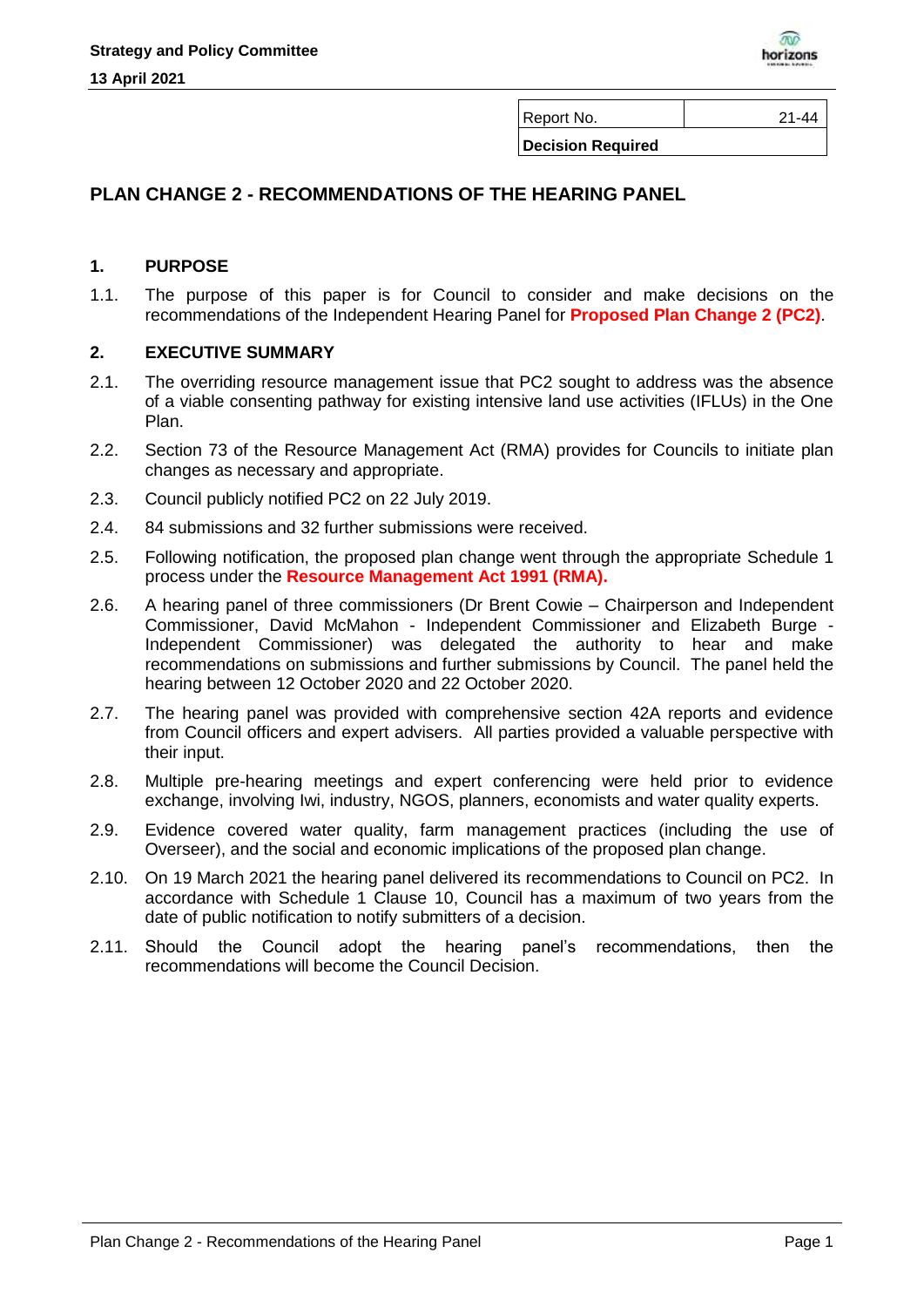

### **3. RECOMMENDATION**

That the Committee recommends that Council:

- a. receives the information contained in Report No. 21-44;
- b. receives the Recommendation Report of the Independent Hearing Panel appointed by the Manawatū-Whanganui Regional Council pursuant to section 34A of the Resource Management Act 1991, containing recommended decisions on Plan Change 2, One Plan – Existing Intensive Farming Land Uses, dated March 2021;
- c. Pursuant to Schedule 1 to the Resource Management Act 1991, adopts the recommendations and reasons in the Hearings Panel's Recommendation Report (including appendices) as its decision on Plan Change 2 to the Operative One Plan, including the Hearing Panel's evaluation under section 32AA;
- d. resolves to publicly notify its decisions on submissions and further submissions on Plan Change 2 to the Operative One Plan and serves a copy of the decision on all submitters and further submitters.

#### **4. FINANCIAL IMPACT**

4.1. The budget for PC2 is likely to be exceeded by approximately \$75,000 - \$100,000. At this stage Horizons has not budgeted for the costs of appeal. Should an appeal(s) eventuate then officers will provide further advice to Council.

### **5. COMMUNITY ENGAGEMENT**

5.1. The plan change process has been through the appropriate engagement process via Schedule 1 of the RMA. Community engagement has included Iwi, stakeholder groups and the wider community throughout the plan change process.

#### **6. SIGNIFICANT BUSINESS RISK IMPACT**

- 6.1. If Council decides to decline the recommendations of the hearing panel, this would present significant risk.
- 6.2. Horizons has appointed a suitably skilled and qualified panel to hear and consider the issues and evidence on its behalf. Councillors have not been involved in hearing the evidence. It would be unusual for Council to challenge aspects of the plan change given it appointed an expert panel. However, it is open to Council to decline the Hearing Panel's recommendations. Council would need good reasons for reaching this conclusion, such as where the Hearing Panel has made an obvious or material error of law.
- 6.3. If Council decides not to accept any recommendations of the Panel, the Council would need to consider the submissions and rehear the matter.

### **7. CLIMATE IMPACT STATEMENT**

- 7.1. The plan change is not aimed at reducing the climate change effects of intensive land uses.
- 7.2. The plan change is not expected to cause adverse climate impacts.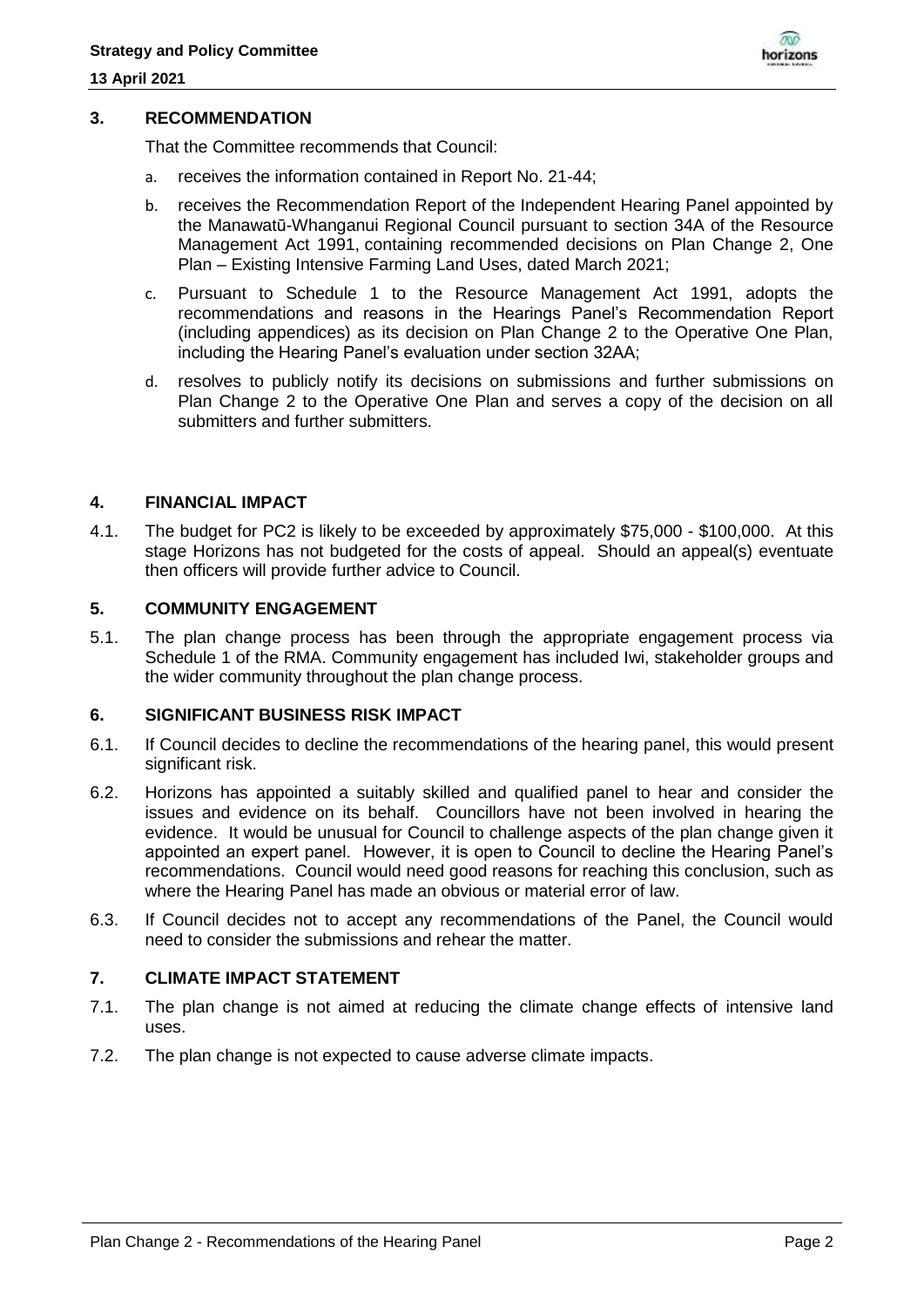

## **8. BACKGROUND**

- 8.1. The One Plan is the consolidated Regional Policy Statement, Regional Plan, and Coastal Plan for the region. The One Plan sets out the strategic direction, and methods, for the regulatory management of the use and development of natural and physical resources in the Region.
- 8.2. PC2 is focused on **intensive farming land use (IFLU)** provisions in the One Plan that manage nutrient loss for existing IFLU in target catchments. IFLU activities defined in the One Plan are dairy farming, commercial vegetable growing, cropping and intensive sheep and beef farming.
- 8.3. Intensive farming can often require a high level of inputs (e.g. fertiliser), and generate high levels of outputs (e.g. effluent, nutrient surplus). In particular, diffuse nutrient leaching from land use, including from IFLU activities, is identified as a contributor to the degradation of surface water and ground water in the region. The One Plan's policy framework for managing diffuse nutrient leaching is based on the 'natural capital' approach, whereby nitrogen leaching loss limits are estimated for IFLU activities according to the **land use capability (LUC)** classification and the productive potential of the land. The rule framework for managing IFLU can largely be found in Chapter 14 of the One Plan.
- 8.4. Implementation of the provisions of Chapter 14 were the focus of declaration proceedings before the Environment Court in 2017, which in general terms addressed the way in which the One Plan provisions were being applied by Horizons when processing resource consent applications for existing IFLU. The Declaration proceedings served to highlight that the provisions for managing diffuse contaminants for IFLU were essentially unworkable.
- 8.5. Following the Environment Court Declaration proceedings, Horizons obtained expert planning and legal advice which confirmed the problematic policy and rule framework. The primary issue identified was that the One Plan policies for managing existing IFLU activities are not working in the manner intended at the time the One Plan was made operative. The One Plan intended for most farms using good management practice to be able to meet Table 14.2 and be considered as controlled activities. The reality is that the combined impact of the Overseer® upgrades and the directive One Plan policies mean that few existing IFLU activities would achieve consent, either as controlled activities (meeting Table 14.2 limits) or as restricted discretionary activities (exceeding the Table 14.2 limits).
- 8.6. In order to address the issues described above, Horizons resolved in 2018 that a plan change was necessary to enable the remaining unconsented IFLU activities to be regulated.
- 8.7. In accordance with the hearing panel's directions, Horizons held pre-hearing meetings with submitters and their experts, including Iwi submitters. Pre-hearing meetings commenced in March 2020 and concluded in August 2020. Expert conferencing sessions were held on six topics. At the conclusion of these sessions joint witness statements were available to the public. This plan change was formally notified on 22 July 2019.
- 8.8. PC2 is an interim initiative. Horizons has a wider work program underway, which includes reviewing the effectiveness of the One Plan and what is required to give effect to the National Policy Statement Freshwater Management 2020 (NPS-FM). That work programme must conclude with a publicly notified freshwater plan no later than December 2024. However, any further delay to addressing how diffuse contaminants are measured, allocated and regulated will leave unconsented farms in a state of ongoing uncertainty and leave some areas vulnerable to further water quality decline due to nitrogen leaching from IFLU.

### **9. DISCUSSION**

- 9.1. The report and recommendations of the Hearing Panel are attached in full as **Annex 1**
- 9.2. The key outcomes of the panel's recommendations are: